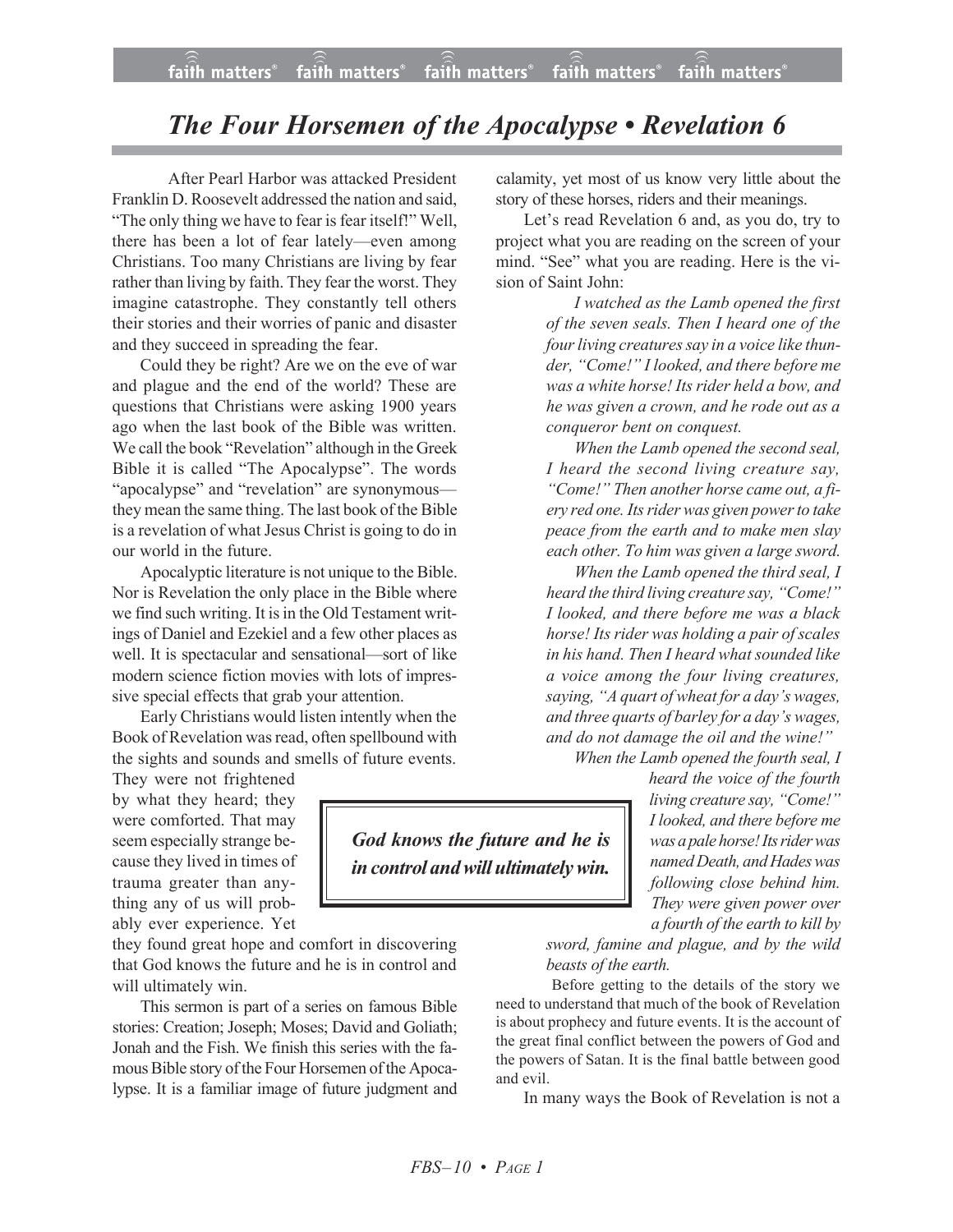pretty picture. It is a picture of sin raising its ugly head and God severely responding to punish that sin.

We also need to understand that in the Book of Revelation God reveals the future in a series of scrolls (today we would call them books). The scrolls are all rolled up and on each of the scrolls are seals. Only God can authorize that the seals on the scrolls be broken and the scrolls be read. He authorizes heavenly creatures to open and read them.

The first of the scrolls has warriors riding four different horses. They symbolize the first early events leading to the end of the world. The first horse is white. It comes galloping out representing the beginning of nations going to war with each other. Revelation 6:1-2 says:

> *I watched as the Lamb opened the first of the seven seals. Then I heard one of the four living creatures say in a voice like thunder, "Come!" I looked, and there before me was a white horse! Its rider held a bow, and he was given a crown, and he rode out as a conqueror bent on conquest.*

The war has not yet begun but one warrior is ready to begin. Here is a leader and a nation ready to fight. He has a bow in his hand that is a weapon of war. On his head is a crown that symbolizes the leadership he has. He has the power to wage war but he doesn't do it yet. The war has not yet begun, but he is "*bent on conquest."*

There's nothing unusual about this. It has happened before in history. Before World War II began Adolph Hitler was ready to wage war. Before the terrorist attacks of September 11<sup>th</sup> the terrorists were aching for a fight. The rider on the white horse is not identified in terms of name, nation or position, but it is clearly someone who wants a fight and thinks he can win.

Most Americans have never experienced war first hand. That is kind of amazing considering that war has been going on throughout all of human history; therefore, many people throughout history have experienced war first hand. Twentieth century America had World War I, World War II, the Korean War and the Vietnam War, but all of these included relatively few people and none of these wars was waged on American soil. Most people today were born after these conflicts and the wars were very far away. As a result we don't really have a direct understanding of what is here

being described. We imagine that this is just a temporary problem, a threat that can be removed and a situation that can be politically negotiated. But the Bible is saying here that there will come a time when there will be no political solution and no resolution. This is a warning of the beginning, the first hint of the beginning of the end.

Next comes the red horse and rider of the war itself in Revelation 6:3-4:

> *"When the Lamb opened the second seal, I heard the second living creature say, "Come!" Then another horse came out, a fiery red one, the rider was given power to take peace from the earth and to make men slay each other. To him was given a large sword."*

Nations and individuals have fought one another since the beginning of human history. There has always been the threat of mutual annihilation, but God has put a limit on how bad it could get.

During the Cold War from the 1950s through the l980s there was a constant threat of nuclear war. One of the more frequently quoted lines was that human beings have always used every weapon of war that we have developed. The assumption was that there would be a nuclear war. The uncertainties were: (1) Would the war be started by the Soviet Union or by the United States? and, (2) Would it begin intentionally or accidentally? Most assumed that nuclear war was inevitable. So, why didn't it happen? I believe that God stopped it from happening. God put a restraint on human evil and human behavior that stopped us from annihilating one another. God would not let evil fully show its ugly head.

With the red horse of the apocalypse God reduces his restraint. He allows human behavior to move toward its sinful worst. God no longer stops the large sword of war. God allows the rider of evil *"to take peace from the earth and to make men slay each other."*

I envision this to be a time of increased civil war, of wars between nations and acts of terrorism until it starts to erupt and bubble up everywhere. The peace we now enjoy will be little more than a pleasant memory.

After the red horse of slaughter comes the black horse of war's consequences. Revelation 6:5-6 tells us:

> *When the Lamb opened the third seal, I heard the third living creature say, "Come!" I looked, and there before me was*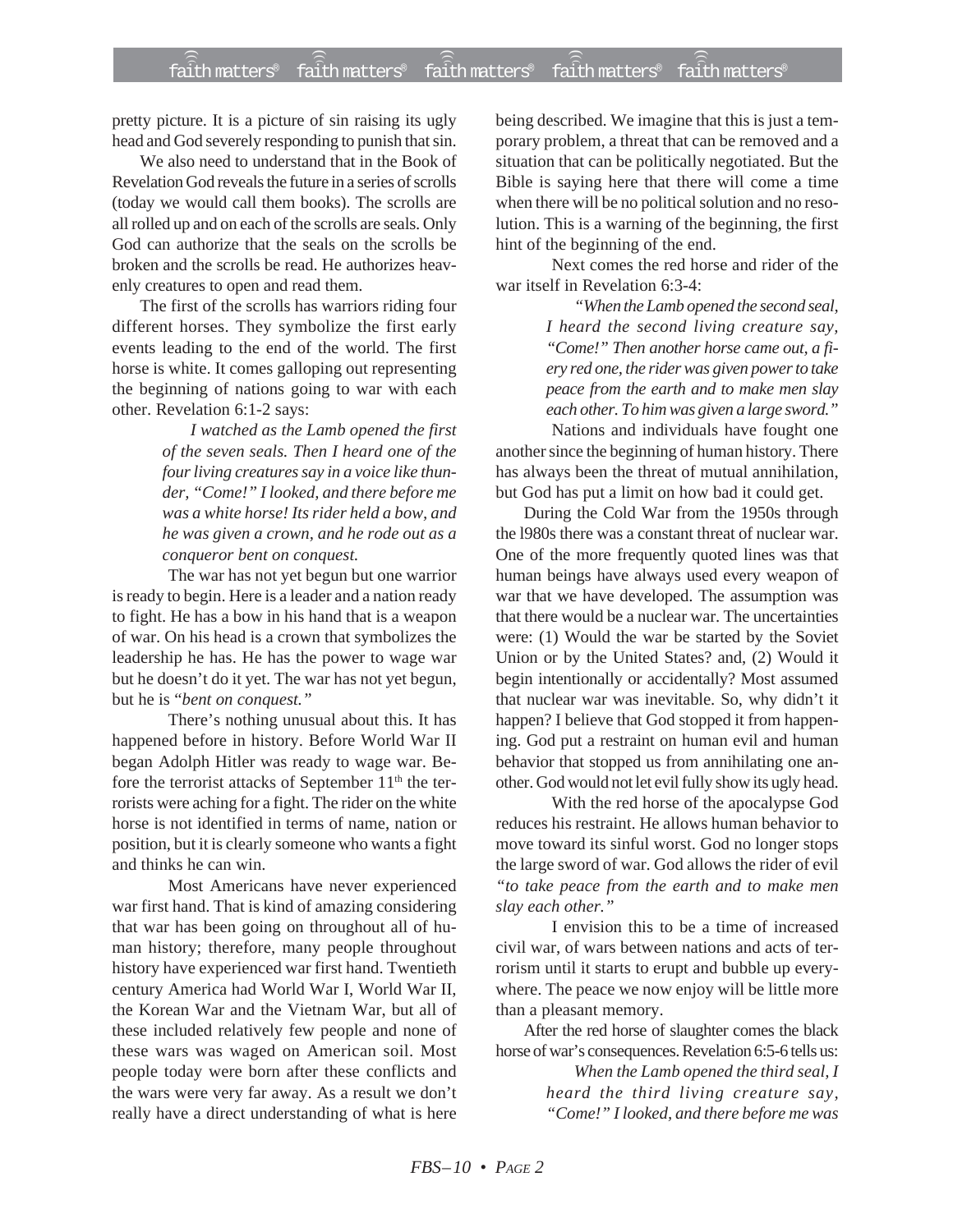## faith matters® faith matters® faith matters® faith matters® faith matters® ))) ))) ))) ))) )))

*a black horse! Its rider was holding a pair of scales in his hand. Then I heard what sounded like a voice among the four living creatures, saying, "A quart of wheat of a day's wages, and three quarts of barley for a day's wages, and do not damage the oil and the wine!"*

With war comes the disruption of usual production and distribution. Farmers are killed. Roads are destroyed. Ships are sunk. Economies go into a tailspin.

Imagine what would happen if world war broke out today. What if oil was not shipped from the Middle East? What if wheat was not shipped from the American Midwest? What if there was a breakdown in telecommunications, trucking and commercial aviation? What if it were impossible for food to make it to our supermarkets?

On September 11, 2001, there were long lines at area gas stations. Some stations doubled their prices. There were runs on grocery stores until some

were running out of bread and bottled water. All commercial aviation in the United States was stopped for days. All of that was without war just because of fear over what might happen.

What if war really did happen? Most of us don't live on farms with our own food and livestock. Most of us can't heat our homes with wood or coal. Most of us don't have horses to ride to work or generators to provide electricity.

With the black horse of the Apocalypse comes a time when it costs a full day's wages to buy one quart of wheat. The problem is that one quart of wheat is enough to feed one man one day. In other words, he has no money left to feed the rest of his family. Or, for the same price he can buy three quarts of barley which is cheaper food and was often used to make wheat stretch to feed more poor people in bad economic times.

These prices are twelve times the normal prices that were being paid in the Roman Empire at that time. That means that in today's economy gasoline would sell for up to \$18 a gallon. Milk would cost \$10 a quart. Bread would sell for \$12 a loaf. The average price of a new car could run over \$300,000.

Rent for a three-bedroom apartment would exceed \$12,000 each month.

The consequences of war can be sudden and severe. What the Bible is describing here is a sad picture of high inflation and expanding human misery. But there is more to come.

The fourth and final horseman rides the pale horse of death. Revelation 6:7-8 says:

> *When the Lamb opened the fourth seal, I heard the voice of the fourth living creature say, "Come!" I looked, and there before me was a pale horse! Its rider was named Death, and Hades was close behind him. They were given power over a fourth of the earth to kill by sword, famine and plague, and by the wild beasts of the earth.*

This last horse is a sickly color of grayish green and yellow. It is the color of death. The rider on the horse is named Death and is followed by Hades which is the ancient word for the grave.

Up to one-fourth of the world's population is

allowed to die by weapons, famine, plague and wild animals. In today's numbers that would be more than 1½ billion people throughout the world. It would be almost 75 million in the United States.

As unimaginable as that may seem to us today it has happened before in history. In the Roman Empire and during medieval times in England and on the European Continent we have documented records of plagues taking one fourth to one half of the entire population in short periods of time. We have records of massive numbers of deaths from influenza, small pox and bubonic plague.

As scary as the prophecies about the four horsemen are, this is just the beginning according to the Book of Revelation. God still has his foot on the brakes. Evil is still restrained. This is way ahead of the really bad stuff described in the following chapters of the Book of Revelation. Things can and will get worse.

Interestingly, much of this sounded so farfetched just a few years ago. But after September 11, 2001, newspaper headlines and cover stories in news magazines made us realize how possible all of this really is.

 *Everything is under divine control and God is ready!*